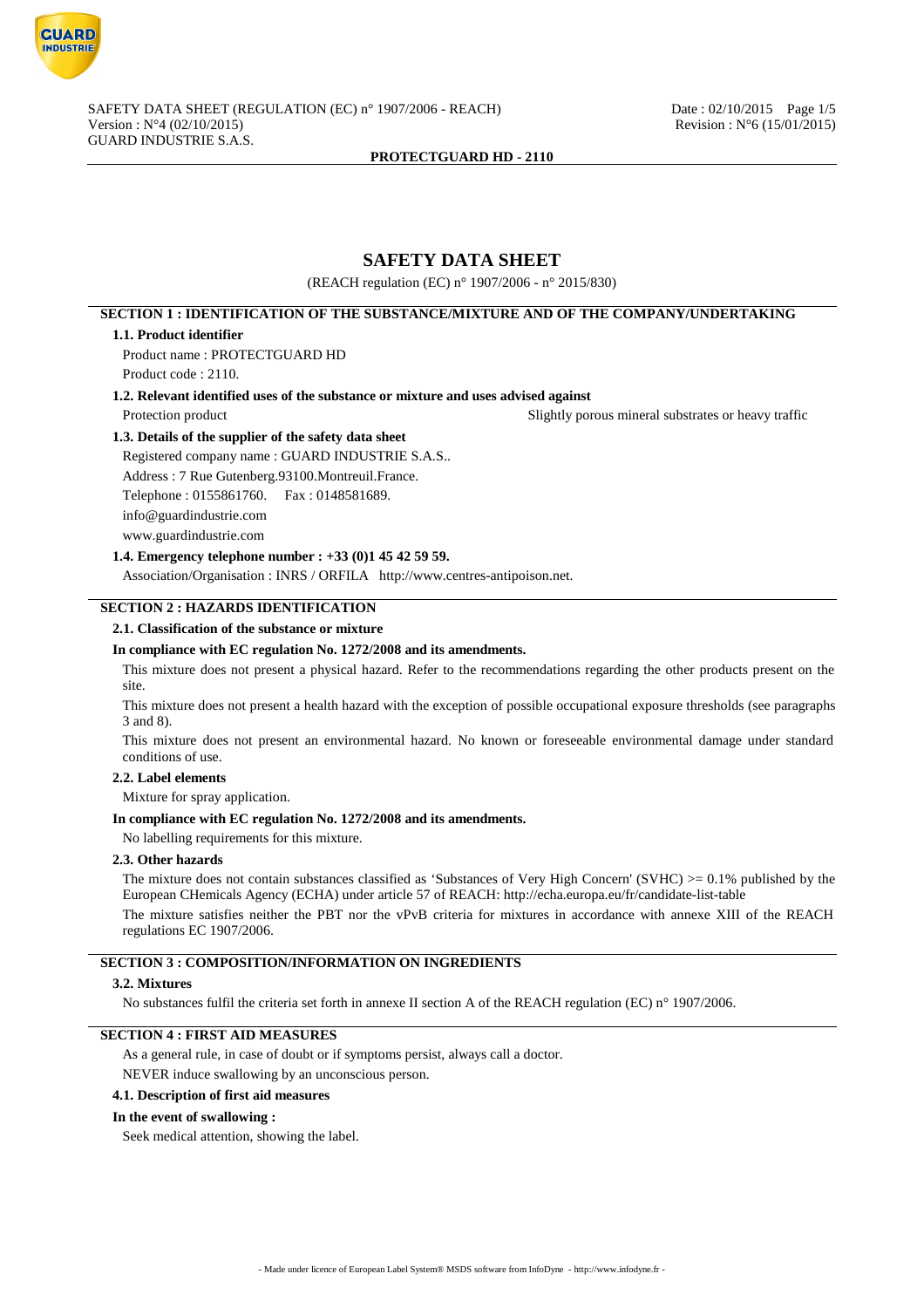

#### **4.2. Most important symptoms and effects, both acute and delayed**

No data available.

#### **4.3. Indication of any immediate medical attention and special treatment needed**

No data available.

# **SECTION 5 : FIREFIGHTING MEASURES**

Non-flammable.

# **5.1. Extinguishing media**

#### **5.2. Special hazards arising from the substance or mixture**

A fire will often produce a thick black smoke. Exposure to decomposition products may be hazardous to health.

Do not breathe in smoke.

In the event of a fire, the following may be formed :

- carbon monoxide (CO)

- carbon dioxide (CO2)

# **5.3. Advice for firefighters**

No data available.

# **SECTION 6 : ACCIDENTAL RELEASE MEASURES**

### **6.1. Personal precautions, protective equipment and emergency procedures**

Consult the safety measures listed under headings 7 and 8.

#### **For first aid worker**

First aid workers will be equipped with suitable personal protective equipment (See section 8).

#### **6.2. Environmental precautions**

Contain and control the leaks or spills with non-combustible absorbent materials such as sand, earth, vermiculite, diatomaceous earth in drums for waste disposal.

Prevent any material from entering drains or waterways.

## **6.3. Methods and material for containment and cleaning up**

Clean preferably with a detergent, do not use solvents.

### **6.4. Reference to other sections**

No data available.

# **SECTION 7 : HANDLING AND STORAGE**

Requirements relating to storage premises apply to all facilities where the mixture is handled.

### **7.1. Precautions for safe handling**

Always wash hands after handling.

### **Fire prevention :**

Prevent access by unauthorised personnel.

#### **Recommended equipment and procedures :**

For personal protection, see section 8.

Observe precautions stated on label and also industrial safety regulations.

#### **Prohibited equipment and procedures :**

No smoking, eating or drinking in areas where the mixture is used.

#### **7.2. Conditions for safe storage, including any incompatibilities**

No data available.

### **Storage**

Keep out of reach of children.

#### **Packaging**

Always keep in packaging made of an identical material to the original.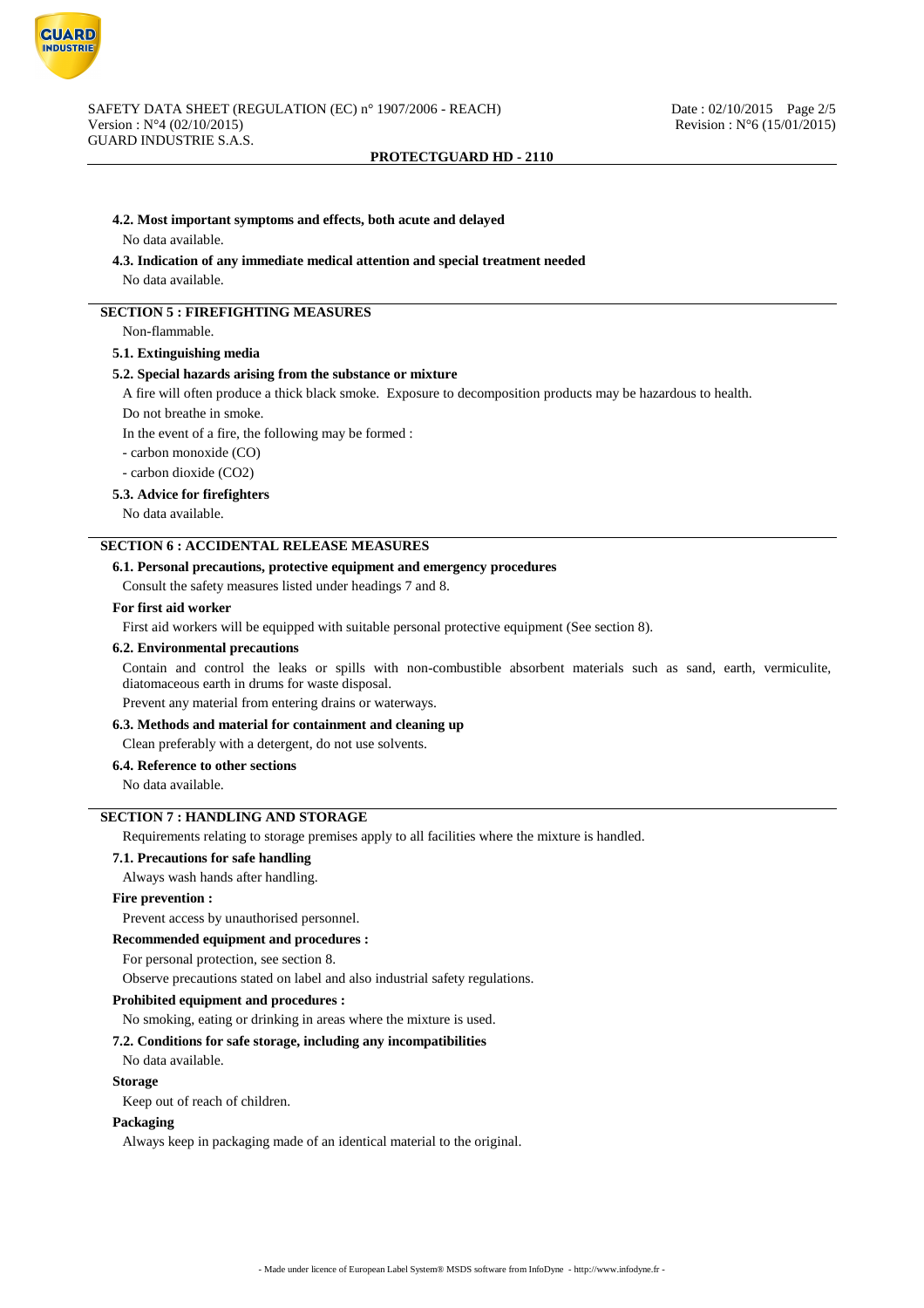

# **7.3. Specific end use(s)**

No data available.

# **SECTION 8 : EXPOSURE CONTROLS/PERSONAL PROTECTION**

### **8.1. Control parameters**

No data available.

# **8.2. Exposure controls**

## **Personal protection measures, such as personal protective equipment**

Pictogram(s) indicating the obligation of wearing personal protective equipment (PPE) :



Use personal protective equipment that is clean and has been properly maintained.

Store personal protective equipment in a clean place, away from the work area.

Never eat, drink or smoke during use. Remove and wash contaminated clothing before re-using. Ensure that there is adequate ventilation, especially in confined areas.

# **- Eye / face protection**

Avoid contact with eyes.

Use eye protectors designed to protect against liquid splashes

Before handling, wear safety goggles in accordance with standard EN166.

# **- Hand protection**

Wear suitable protective gloves in the event of prolonged or repeated skin contact.

Type of gloves recommended :

- Natural latex
- Nitrile rubber (butadiene-acrylonitrile copolymer rubber (NBR))
- PVC (polyvinyl chloride)
- Butyl Rubber (Isobutylene-isoprene copolymer)

### **- Body protection**

Work clothing worn by personnel shall be laundered regularly.

After contact with the product, all parts of the body that have been soiled must be washed.

# **SECTION 9 : PHYSICAL AND CHEMICAL PROPERTIES**

| 9.1. Information on basic physical and chemical properties |                                                |
|------------------------------------------------------------|------------------------------------------------|
| <b>General information:</b>                                |                                                |
| Physical state:                                            | Fluid liquid.                                  |
| Important health, safety and environmental information     |                                                |
| pH:                                                        | $5.50 +/- 0.5$ .                               |
|                                                            | Neutral.                                       |
| Boiling point/boiling range:                               | Not specified.                                 |
| Flash point interval :                                     | Not relevant.                                  |
| Vapour pressure $(50^{\circ}C)$ :                          | Not relevant.                                  |
| Density:                                                   | >1                                             |
|                                                            | Method for determining the density:            |
|                                                            | ISO 3507 (Laboratory glassware - Pycnometers). |
| Water solubility:                                          | Soluble.                                       |
| Viscosity:                                                 | $v < 7$ mm2/s (40°C)                           |
| Melting point/melting range :                              | Not specified.                                 |
| Self-ignition temperature :                                | Not specified.                                 |
| Decomposition point/decomposition range :                  | Not specified.                                 |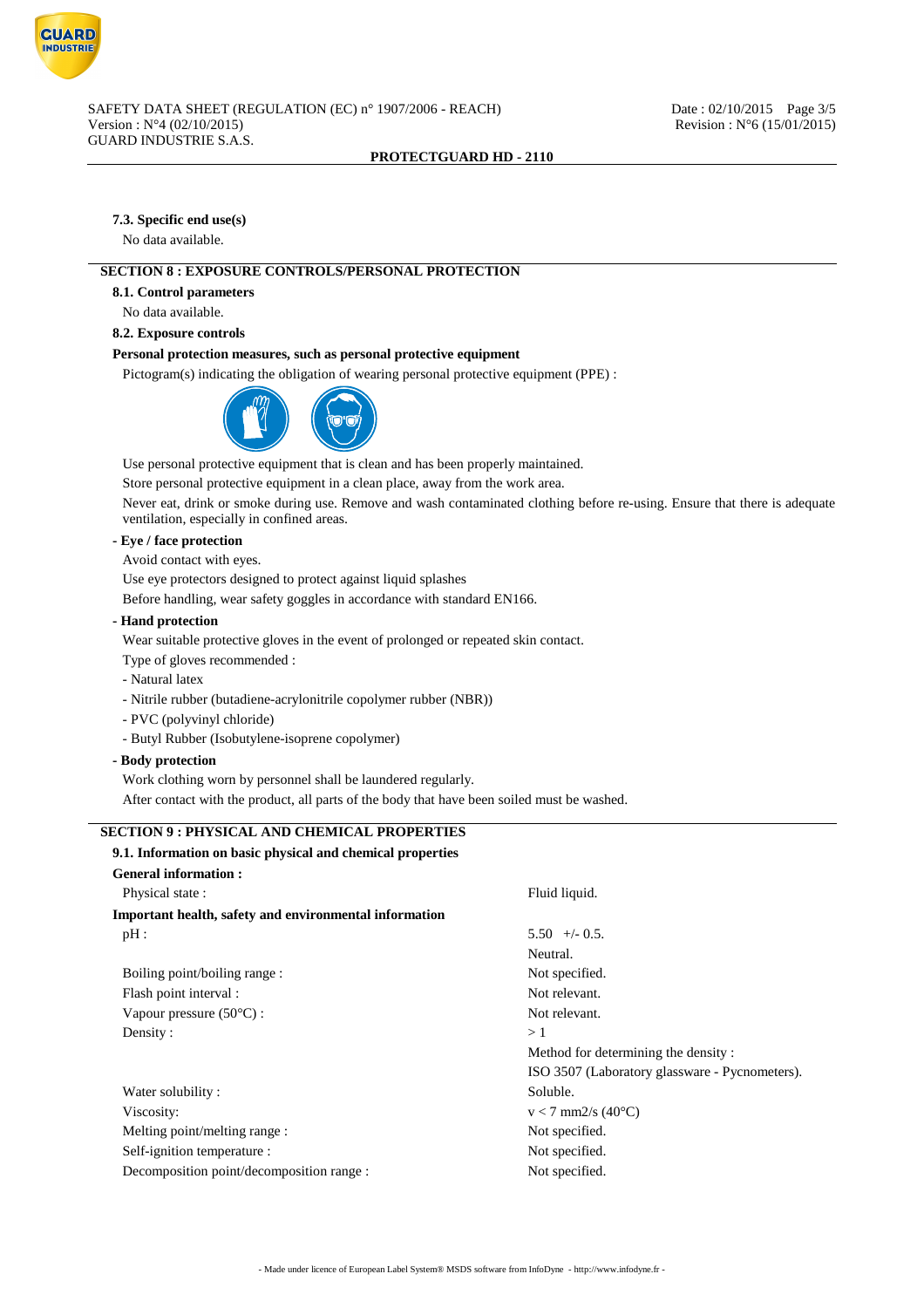

# **9.2. Other information**

No data available.

# **SECTION 10 : STABILITY AND REACTIVITY**

#### **10.1. Reactivity**

No data available.

# **10.2. Chemical stability**

This mixture is stable under the recommended handling and storage conditions in section 7.

#### **10.3. Possibility of hazardous reactions**

No data available.

### **10.4. Conditions to avoid**

Avoid :

- frost

### **10.5. Incompatible materials**

#### **10.6. Hazardous decomposition products**

The thermal decomposition may release/form :

- carbon monoxide (CO)
- carbon dioxide (CO2)

# **SECTION 11 : TOXICOLOGICAL INFORMATION**

# **11.1. Information on toxicological effects**

# No data available.

**11.1.1. Substances**

No toxicological data available for the substances.

### **11.1.2. Mixture**

No toxicological data available for the mixture.

# **SECTION 12 : ECOLOGICAL INFORMATION**

### **12.1. Toxicity**

### **12.1.2. Mixtures**

No aquatic toxicity data available for the mixture.

# **12.2. Persistence and degradability**

No data available.

# **12.3. Bioaccumulative potential**

No data available.

# **12.4. Mobility in soil**

No data available.

# **12.5. Results of PBT and vPvB assessment**

No data available.

### **12.6. Other adverse effects**

No data available.

# **SECTION 13 : DISPOSAL CONSIDERATIONS**

Proper waste management of the mixture and/or its container must be determined in accordance with Directive 2008/98/EC.

# **13.1. Waste treatment methods**

Do not pour into drains or waterways.